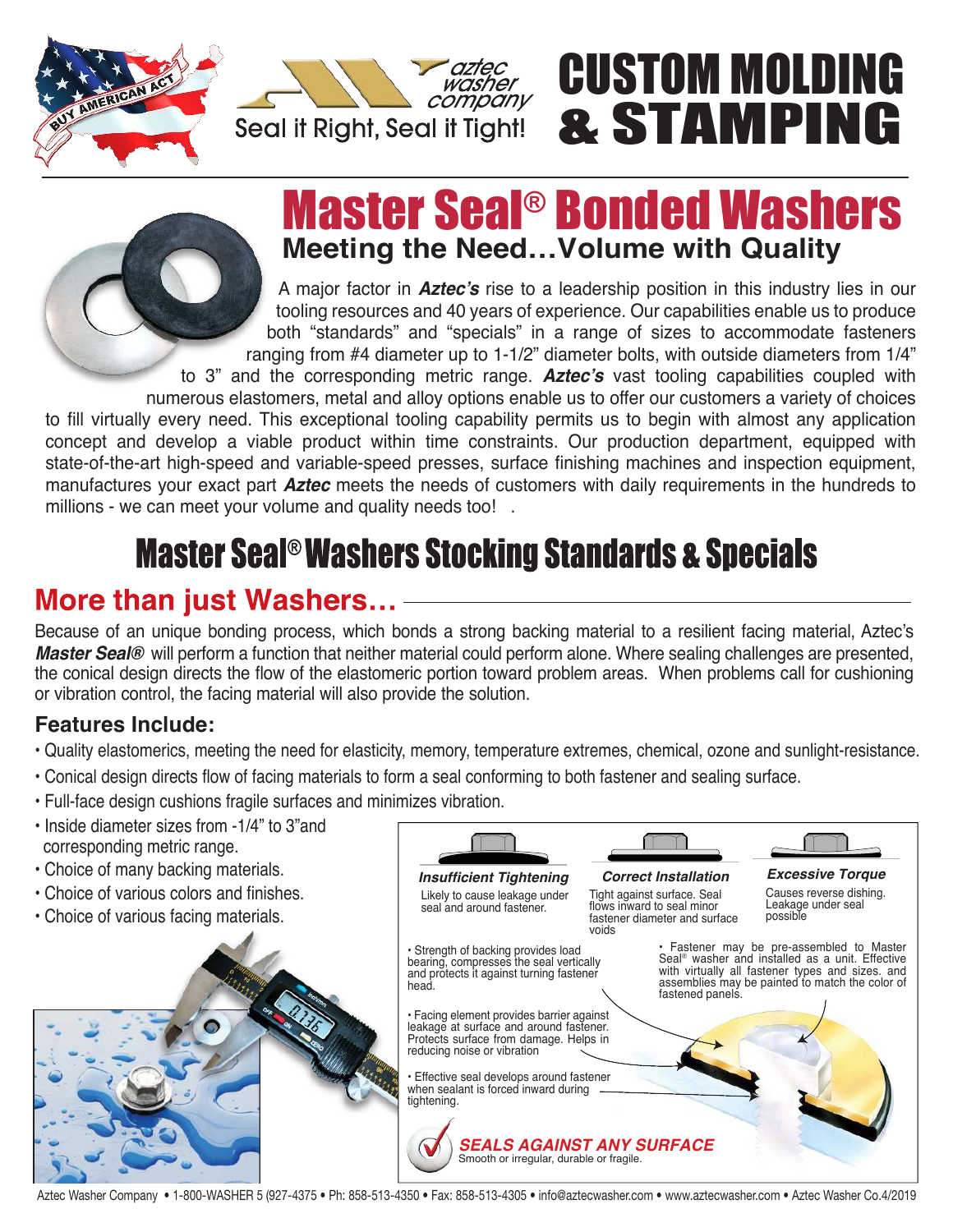#### **Aztec Washer Company**



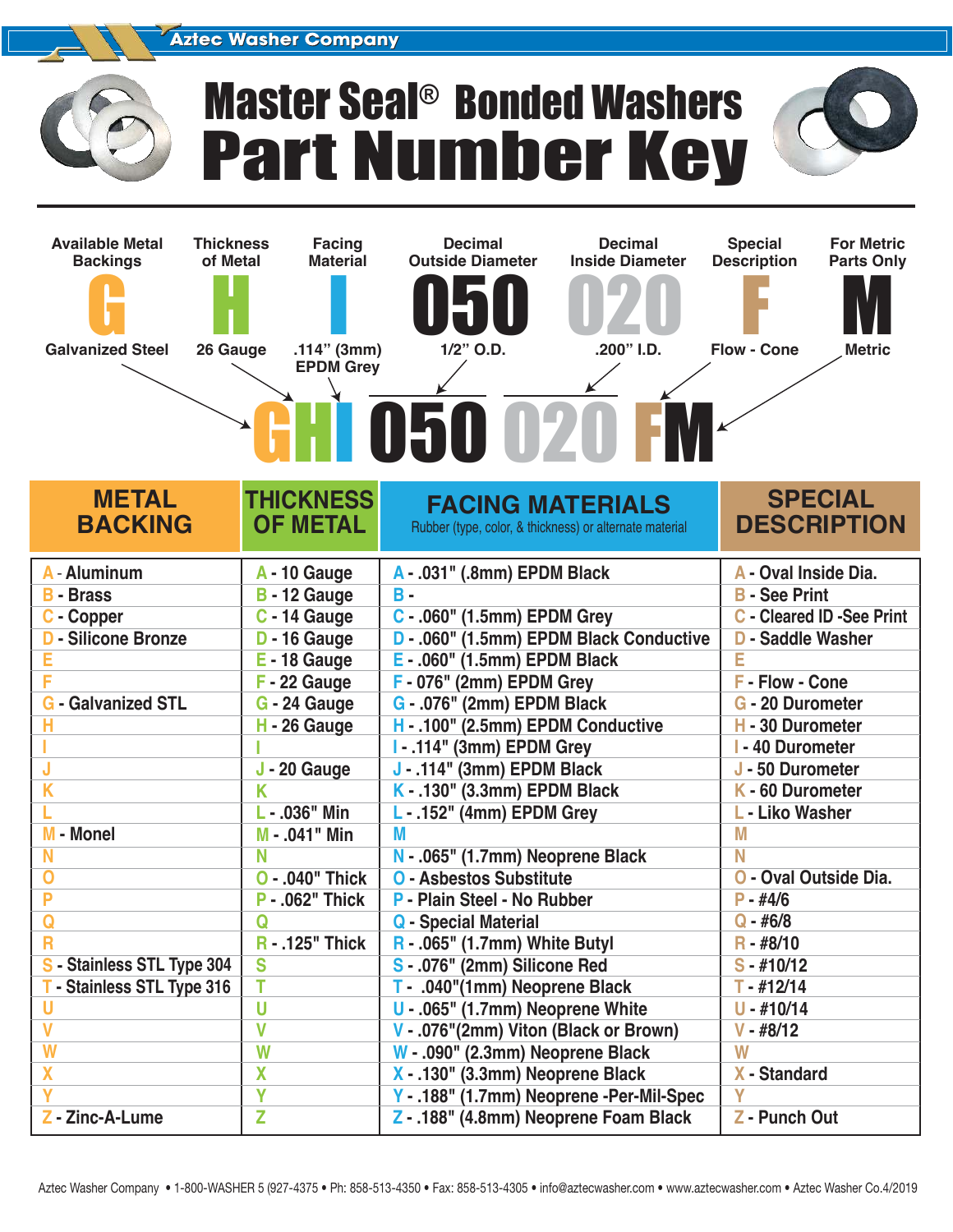# Reference sheet for Master Seal® Bonded Washers

## Screw / Bolt Popular outside diameter

| #4      | (.120)  | 1/4" (GA. / .040 NEO      |  |  |
|---------|---------|---------------------------|--|--|
| #6      | (.150)  | $*3/8, 7/16$              |  |  |
| #8      | (.180)  | *3/8, 7/16, *1/2"         |  |  |
| #10     | (.200)  | *1/2, 14mm, 15mm, *5/8"   |  |  |
| #12     | (.240)  | *9/16 (SUB 14mm), *5/8"   |  |  |
| #14     | (.275)  | *5/8, *15mm               |  |  |
| #17     | (.305)  | *5/8, 3/4" (SUB .720)     |  |  |
| 5/16"   | (.360)  | *3/4 (SUB .720), 5/8"     |  |  |
| 3/8"    | (.410)  | *3/4 (SUB .720), 7/8"     |  |  |
| 7/16"   | (.475)  | *3/4 (SUB .720), 7/8"     |  |  |
| 1/2"    | (.532)  | $*1$ ", 1-1/8, 1-3/16'    |  |  |
| 5/8"    | (.650)  | $*1-3/16$ , 1-1/8, 1-1/2" |  |  |
| $3/4$ " | (.810)  | $*1 - 1/2"$               |  |  |
| 7/8"    | (.910)  | $*1 - 1/2$                |  |  |
| 1"      | (1.080) | $*2"$                     |  |  |
|         |         |                           |  |  |

**\*1st Option / most standard**

### NOTE: The inside diameter may change according to the outside diameter.